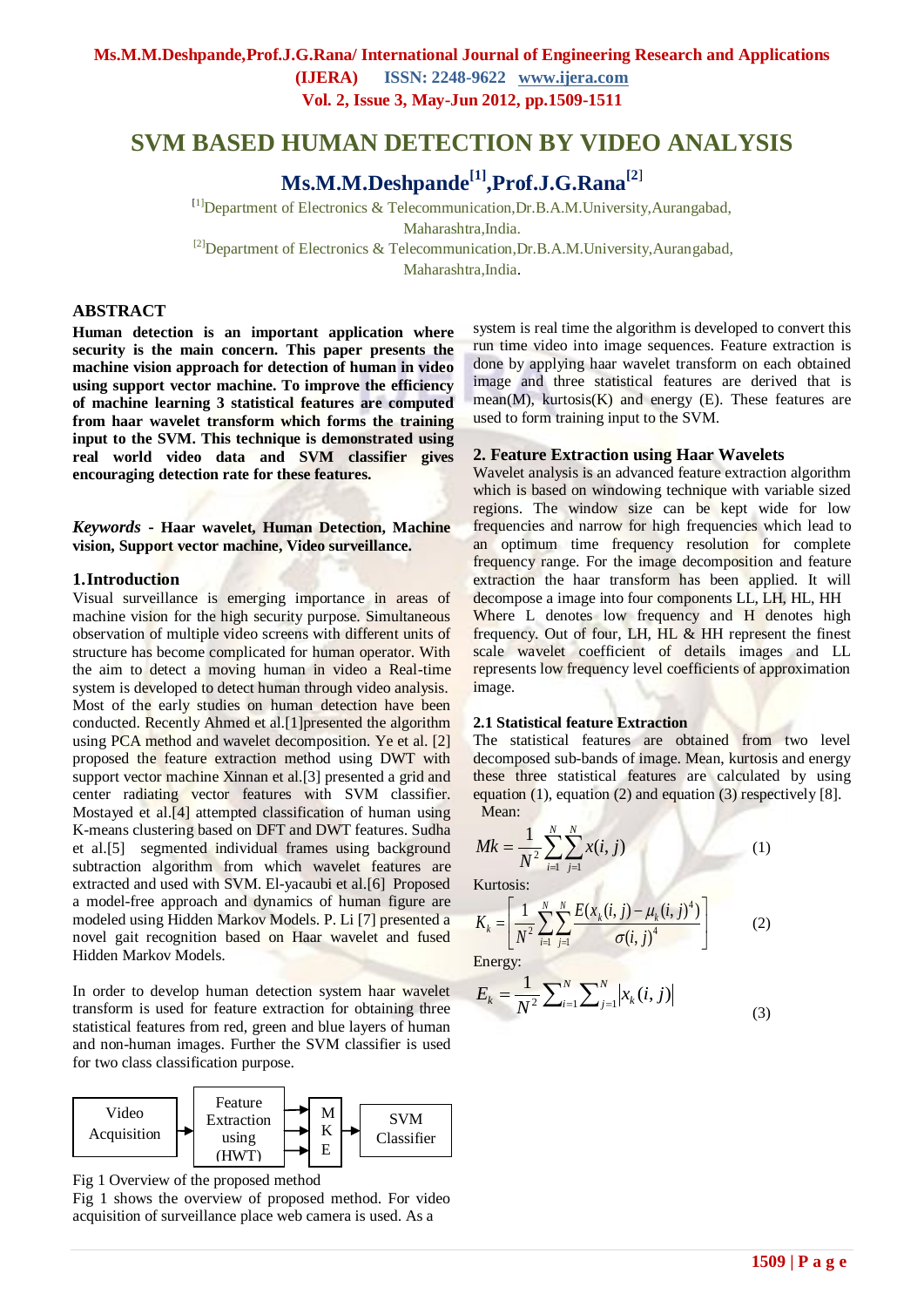## **Ms.M.M.Deshpande,Prof.J.G.Rana/ International Journal of Engineering Research and Applications**

**(IJERA) ISSN: 2248-9622 www.ijera.com**

**Vol. 2, Issue 3, May-Jun 2012, pp.1509-1511**

#### **3.Support Vector Machine**

A support vector machine (SVM) is based on a statistical learning theory showing various advantages over existing soft computing methods. As compared with the soft computing methods generally used for various applications, SVM gives better performance. Lanlan Wu et al [9] achieved classification accuracy ranging 92.31 to 100% for different feature selections using SVM. It is used in case of finite sample data. It aims at acquiring the worthy solutions on the ground of present data rather than the optimal value for infinite samples.

If the original problem is stated in a finite dimensional space and the sets required to separate out are not linearly separable in that space then it can be mapped into a higher dimensional space, so as to make separation between the sets more distinguishable. This peculiar quality of SVM shows its good potentiality of abstraction. As its ramification is independent of sample dimension, it solves the problem of dimension disaster. This method is successfully implemented in face recognition, machine fault detection and in handwritten digit recognition for tablets, PDA's and other electronic devices.

As shown in fig 2 the two sets of sample points are represented by green and red color, H is the hyper plane or separator, H1 and H2 are planes running parallel to the hyper plane and pass through the sample points closest to the hyper plane. As there are many such hyper planes which can show divergence between the two sample sets, a hyper plane which has maximum distance from both H1 and H2 is chosen. The distance between H1 and H2 is called as margin. The hyper plane with largest margin is called as maximum-margin hyper plane and the linear classifier it defines is addressed as maximum-margin classifier. The more margin a hyper plane has, less is the error in optimizing the separation between sample points.



**Fig 2** Distinguishing sample point using SVM

This case study uses the Gaussian Radial Basis Function Kernel for the classification. For the nonlinear case, we project the original space into a higher dimension space in which the SVM can construct an optimal separating hyperplane as explained above. Let us consider a function  $\Box \Box \sharp$ ), such that  $F \square \square \{ \square \exists x \}$ :  $x \square \square X$ } is the feature point corresponding to the data item x. For SVM, the kernel function is represented as

 $K(x, z) \square \square (\square x), \square (z), \square x, z\square X$ replacing the inner product (x, z).

#### **3.1 SVM Based Human detection**

The sample set should include human sample and nonhuman sample. The non-human sample includes all kinds of images including all kinds of animals and vehicles. The combination of human sample and part non-human sample forms the training input to SVM and an initial SVM classifier. The final sample set we obtained includes 1500 human samples and 1500 non-human samples.



Fig 3 shows the process of developing database video capturing is done with web camera it captures 15 frames per second the size of each frame or image is 320 x 240. The application program does the feature extraction as the procedure mentioned above. At last this database is stored in computer memory.

We test our algorithm based on the mixed database we have taken video consist of human walk through surveillance region with different gestures simultaneously this video is converted in image sequences. The pixel of the image is 320x240.Application program does feature extraction at last, the trained SVM detector is used for decision making.

#### **4.Results And Discussion**

In the current study, the SVM is used for nonlinear classification of human and non-human image features. The performance of two features classifications is presented using haar wavelet statistical features.



**Fig 4** Plot for mean feature